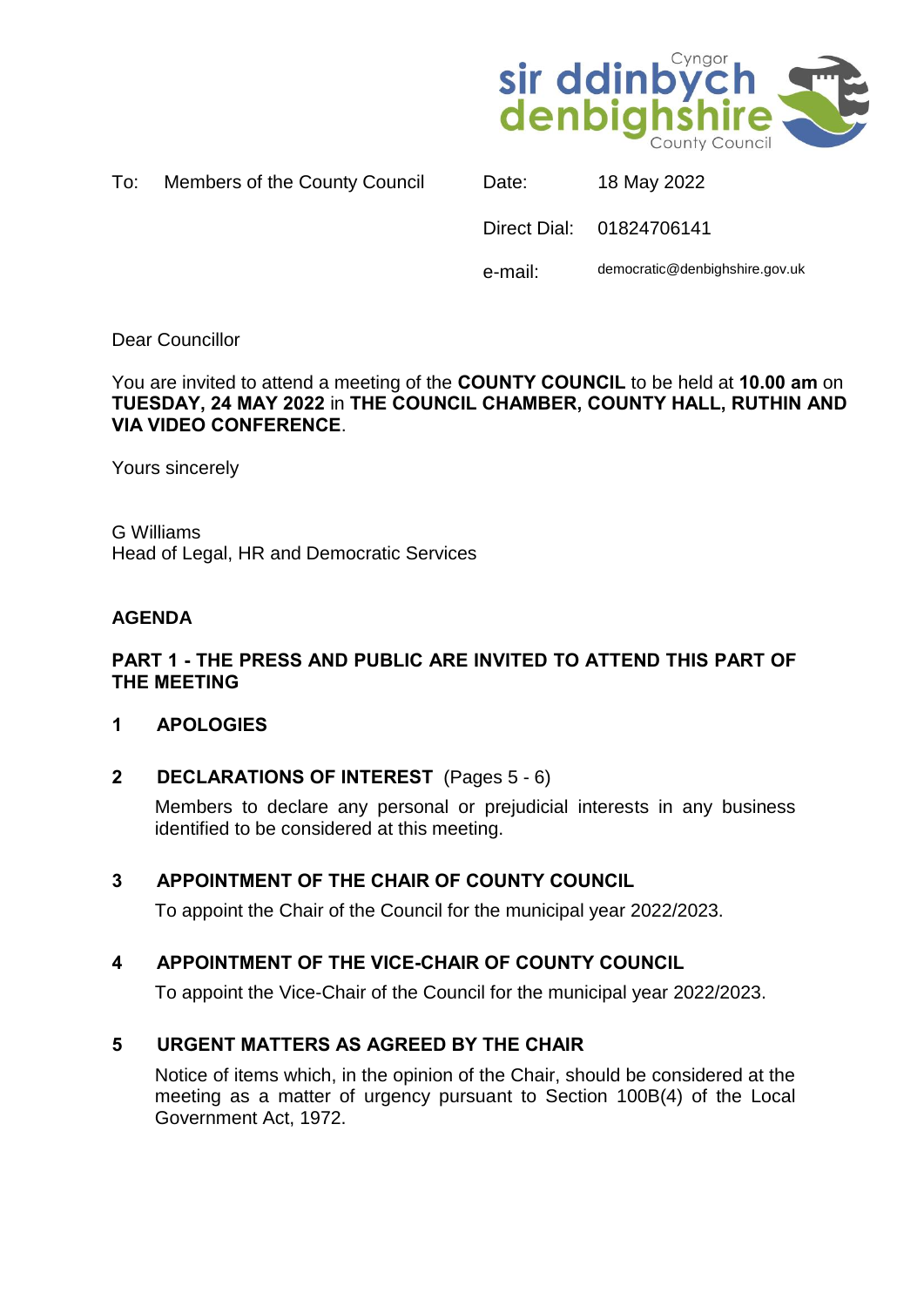# **6 ELECTION OF THE LEADER OF THE COUNCIL**

To consider nominations for the appointment of the Leader of the Council.

# **7 MINUTES** (Pages 7 - 20)

To receive the minutes of the meeting of County Council held on 22 February 2022 and 14 March 2022 (copy attached).

## **8 ANNUAL REVIEW OF POLITICAL BALANCE AND APPOINTMENT OF SCRUTINY CHAIRS** (Pages 21 - 32)

To consider a report by the Democratic Services Manager (copy attached) seeking decisions on Committee related issues.

## **9 APPOINTMENT OF MEMBERS TO THE STANDARDS COMMITTEE** (Pages 33 - 36)

To consider a report by the Deputy Monitoring Officer (copy attached) regarding the appointments to the Standards Committee.

# **10 APPOINTMENT OF MEMBERS TO THE GOVERNANCE AND AUDIT COMMITTEE** (Pages 37 - 40)

To consider a report by the Deputy Monitoring Officer (copy attached) regarding the appointments to the Governance and Audit Committee.

# **11 CONSTITUTION GUIDE** (Pages 41 - 86)

To consider a report by the Monitoring Officer (copy attached) on the ordinary language guide to the Constitution.

# **12 CONSTITUTION UPDATE** (Pages 87 - 124)

To consider a report by the Monitoring Officer (copy attached) to show updates to the Constitution.

### **13 COUNTY COUNCIL FORWARD WORK PROGRAMME** (Pages 125 - 130)

To consider the Council's forward work programme (copy attached).

### **MEMBERSHIP**

### **Councillors**

Councillor Alan James (Chair)

Brian Blakeley Joan Butterfield Diane King Geraint Lloyd-Williams